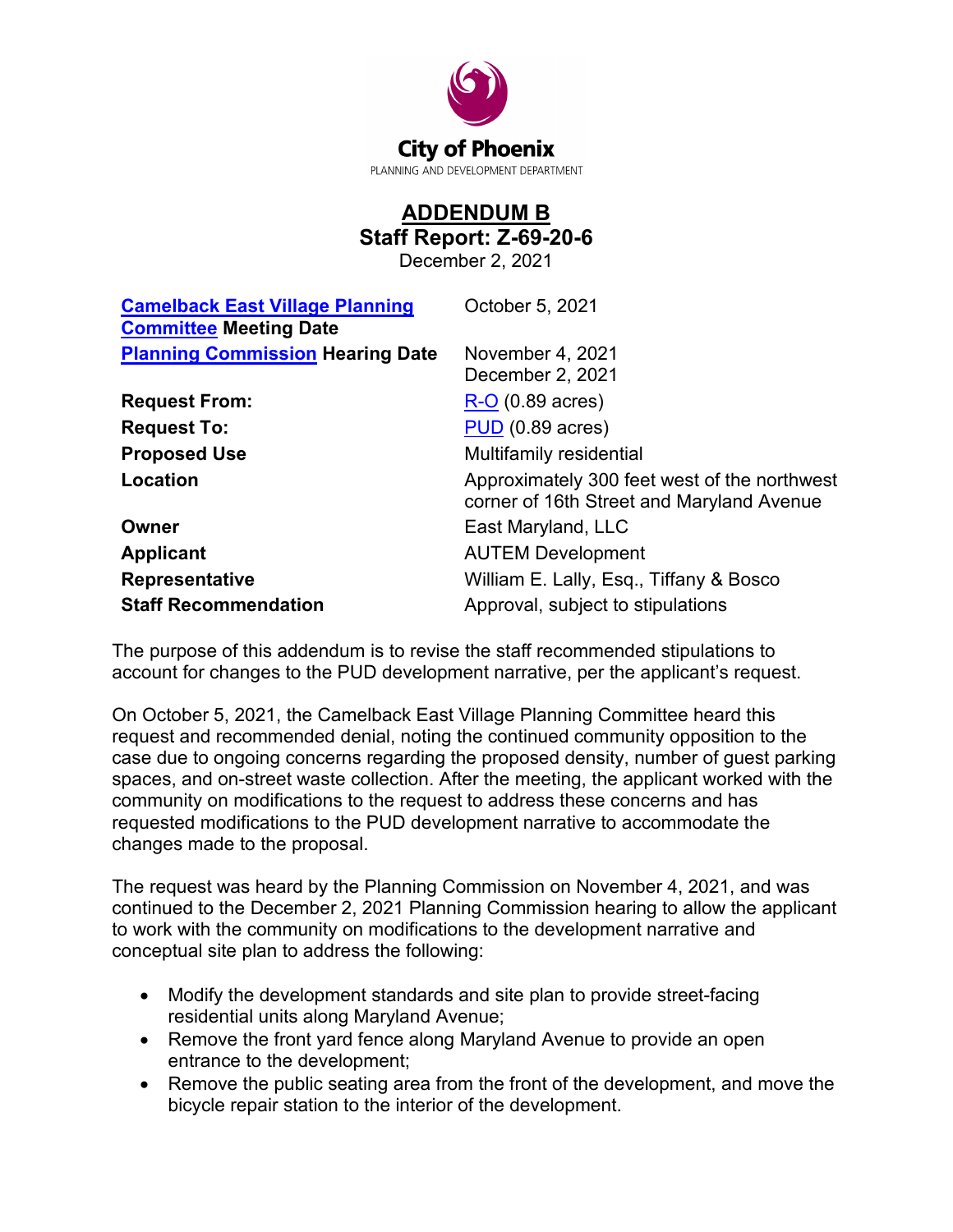Addendum B to the Staff Report Z-69-20-6 December 2, 2021 Page 2 of 3

The applicant revised the PUD narrative to incorporate the above modifications. Staff recommends approval subject to the following revised stipulations:

- 1. An updated Development Narrative for the Autem Row PUD reflecting the changes approved through this request shall be submitted to the Planning and Development Department within 30 days of City Council approval of this request. The updated Development Narrative shall be consistent with the Development Narrative date stamped September 21, 2021 **DECEMBER 2, 2021**, as modified by the following stipulations:
	- a. Front cover: Revise the submittal date information on the bottom to add the following: Hearing draft submittal: September 21, 2021 **DECEMBER 2, 2021**; City Council adopted: [Add adoption date].
	- B. PAGE 5, OVERALL DESIGN CONCEPT: UPDATE THE REFERENCE TO PROPOSED NUMBER OF UNITS TO 15.
	- C. **B.** PAGE 7: UPDATE THE REFERENCE TO PROPOSED NUMBER OF UNITS TO 15.
	- D. **C.** PAGE 8, LAND USE PLAN: UPDATE THE REFERENCE TO PROPOSED NUMBER OF UNITS TO 15.
	- E. **D.** PAGE 9, DEVELOPMENT STANDARDS TABLE: UPDATE THE MAXIMUM DENSITY TO 15 DWELLINGS UNITS AND 16.85 DU/AC.
	- F. **E.** PAGE 9, DEVELOPMENT STANDARDS TABLE: UPDATE GUEST PARKING TO 0.40 **0.46** SPACES PER RESIDENTIAL UNIT TO REFLECT MINIMUM OF 6 **7** GUEST PARKING SPACES.
	- G. **F.** PAGE 12, DESIGN GUIDELINES SECTION E.1.H.: REPLACE WITH THE FOLLOWING:

BICYCLE PARKING WILL BE INSTALLED WHERE INDICATED ON THE ATTACHED SITE PLAN (EXHIBIT 9). A BICYCLE REPAIR STATION SHALL BE PROVIDED ON THE NORTH END OF THE SITE IN CLOSE PROXIMITY TO THE BICYCLE STORAGE AREA SHOWN ON EXHIBIT 9.

- H. **G.**PAGE 14, SECTION H.2. CIRCULATION: UPDATE THE PARAGRAPH TO REDUCE NUMBER OF UNITS TO 15 AND TO DESCRIBE THE LAYOUT AS PROPOSED IN THE SITE PLAN DATE STAMPED OCTOBER 28, 2021. **IN EXHIBIT 9.**
- I. **H.** PAGE 15, COMPARATIVE ZONING TABLE: UPDATE THE NUMBER OF UNITS, DENSITY RATIO, AND MINIMUM GUEST PARKING ON PUD ZONING COLUMN.
	- J. PAGE 36, EXHIBIT 9 (CONCEPTUAL SITE PLAN): REPLACE WITH THE SITE PLAN DATE STAMPED OCTOBER 28, 2021 AND REMOVE THE REFERENCE TO THE BICYCLE REPAIR STATION.